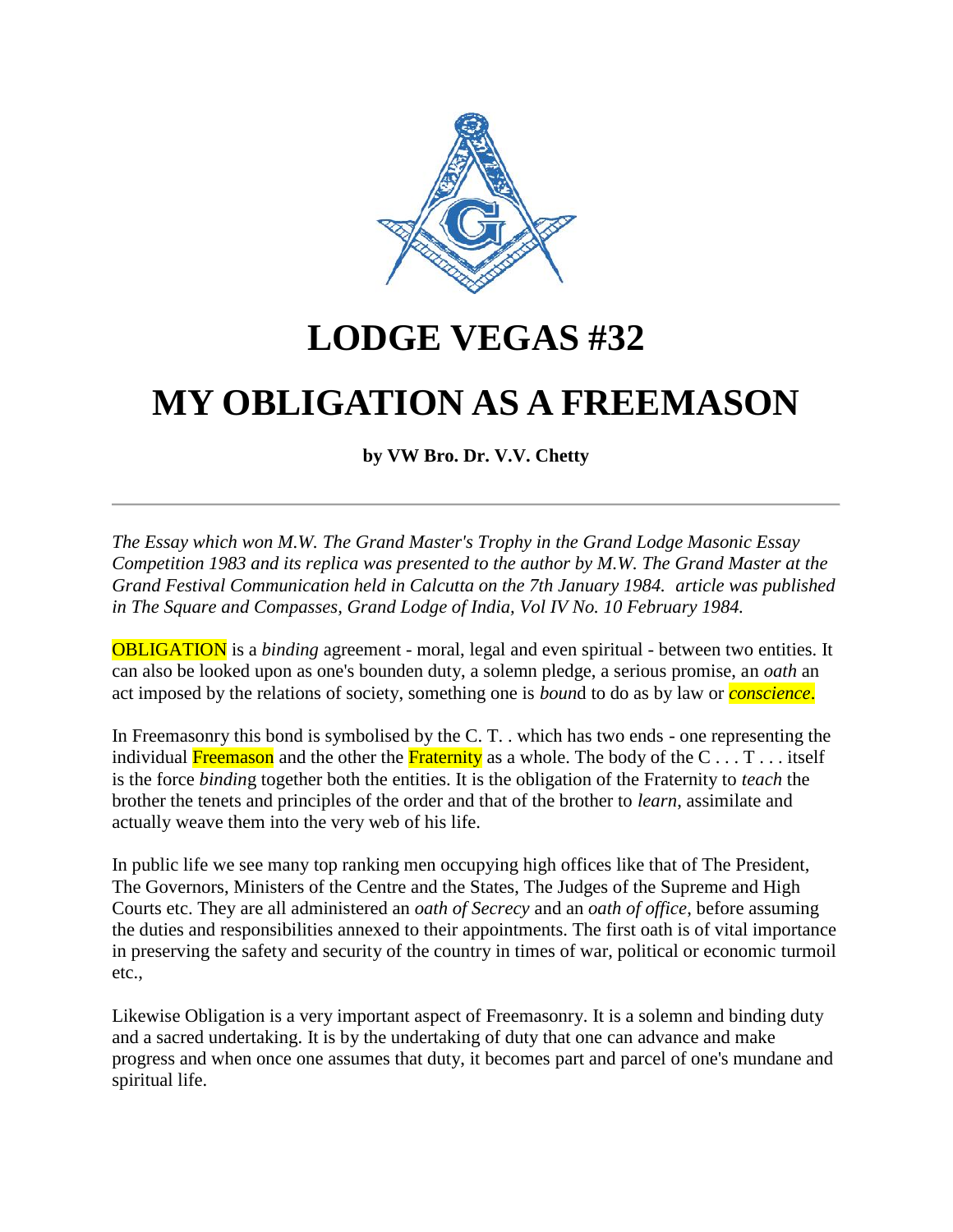In all the degrees of Freemasonry there is an obligation principally concerning SECRECY. However in the third degree in Craft Masonry, besides secrecy, the obligation makes a pointed reference to maintaining and upholding the F.P.O.F. 'in act as well as in word'.

Secrecy concerns the form, the details of the ceremonial, the mariner of teaching and certain modes of recognition which will enable us to distinguish a genuine brother from a base impostor. In the obligation of the first degree, there is a short Anglo-Saxon word 'hele' which means 'to bury or cover up'. It connotes that away in the great store-house of memory, far out of reach of profane, the brother will hide away all the affairs of the Lodge particularly those which are derogatory to its dignity. In a deeper sense Secrecy refers to spiritual and philosophical TRUTHS which can only be experienced but cannot be expressed. Unless one has a *prepared* mind and one cannot imbibe such Truths - Why throw pearls before swine!

The idea of an OBLIGATION of secrecy existed from time immemorial in many Ancient Rites and Initiations. In the Ancient Mysteries or Secret schools of Egypt and Greece, the obligation of Secrecy pertained to the inspired NEW Philosophy of the Unity of the Godhead (Monotheism) and the Immortality of the soul - a philosophy quite antagonistic to the beliefs of the common man of that age in the concept of Polytheism without any idea of a SOUL or its immortality.

It is interesting to note that while we take the obligation on the V.S.L. and sea! it with our lips, the initiates among the GOTHS took theirs upon a naked sword and sealed it by drinking mead (a mixture of water and honey fermented and flavored) *out of a human skull*. In Scotland the candidate for initiation into the mediaeval guilds took his obligation by taking off a slipper and handing it over to the W. Master.

The candidate or the Brother has to take the obligation in front of the Altar, facing the W.M. and assuming a particular posture depending on the degree. He should place his hand or hands on the V.S.L. of his own religious faith that he may deem it more solemn and binding on his conscience.

The OBLIGATION has to be taken out of *free will* and accord. Free will is an essential part of our nature and we must see that it is preserved in the candidate if he were to use his powers unfettered in the fulfilment of his Masonic duties. The certainty of the obligation involves the corresponding certainty of free will.

Although the ceremony of obligation immediately concerns the Candidate, it should be clearly understood by all others that they too 'take' the obligation along with the candidate 'inwardly' so as to remind themselves of it once again.

The serenity, sublimity and solemnity of the occasion demands an *absolute* and *perfect* silence on the part of all the other Brethren assembled in the Temple. They stand 'to order' with military precision but not 'at ease'.

There is another facet of Masonic obligation - that pertaining to M.W. The Grand Master and his two immediate subordinate officers, R.W. The Regional Grand Master and his immediate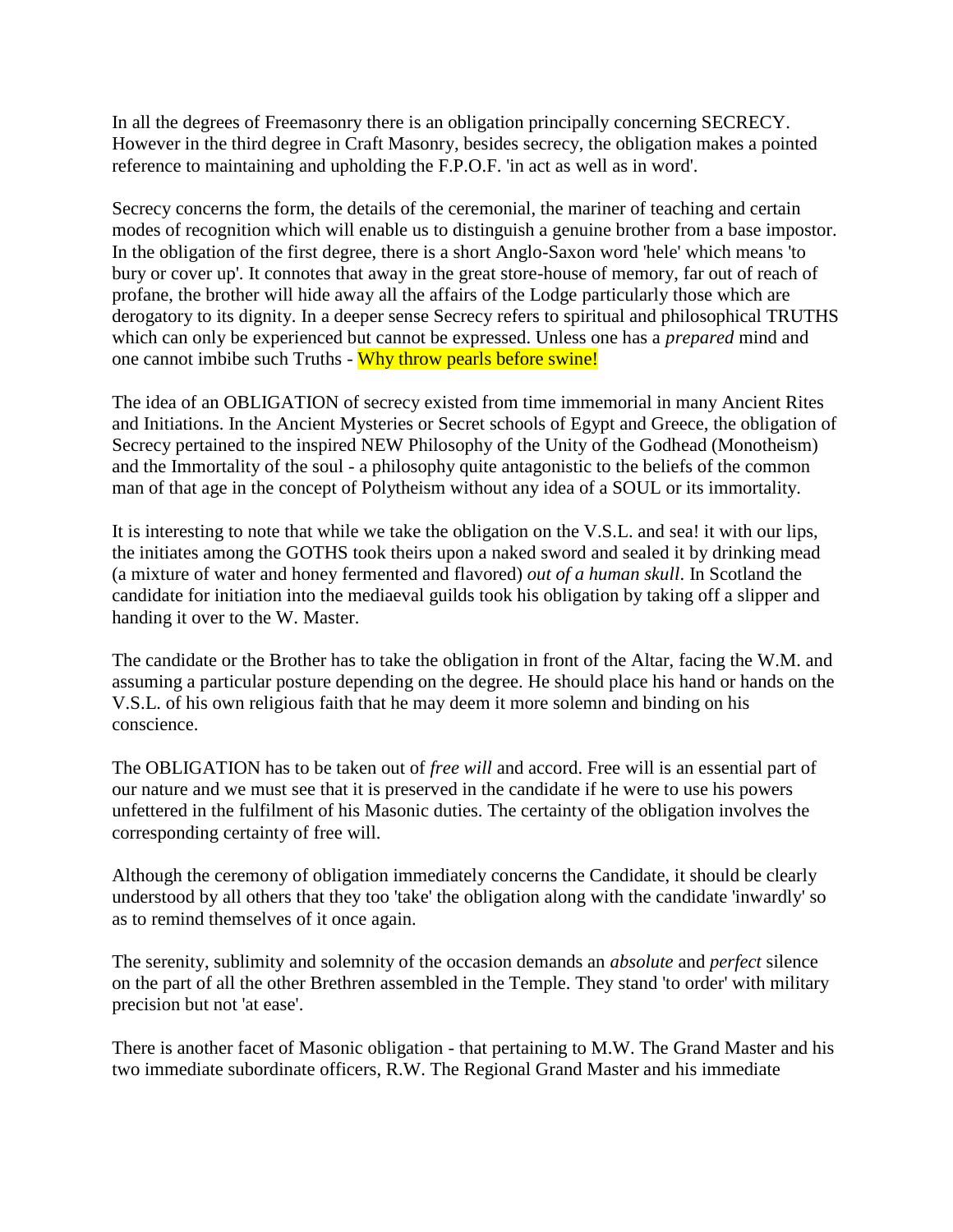subordinates - The Dy. R.G.M. and the A.R.G.M's. They take an obligation with regard to the duties and responsibilities appurtenant to their respective offices.

At the level of the daughter Lodges however, there is a variation. The ancient Charges and Regulations are read out to the Master elect at his installation and he is *obliged* to signify his unqualified assent to all of them. It is significant to note that while the candidates for the various degrees take the Obligation of *Secrecy* and the Officers at the higher levels of our hierarchy an Obligation of *duty*, the Master elect takes both. The W. Master while investing his officers enumerates their duties. Although they do not actually take any manner of obligation, it is understood that they are *bound* to perform their tasks faithfully and conscientiously.

Our obligation alludes to two other excellences of character namely fidelity and obedience - Fidelity to the Constitution and ancient landmarks and to the laws and regulations of the order. No wonder, every time we close the Lodge either in the Craft or the higher degrees, we remind ourselves of the obligation to lock up our secrets in the safe and sacred repository of our hearts uniting in the act  $F... F... F...$  --...

As every word and gesture in our ritual is meaningful, it is important to study the ritual with some *depth*, of understanding to see if we can perceive in the various words that are used, the gestures and the ceremonies that are performed, an ever deeper signficance. It seems to me that this is what may be meant when we *obligate* ourselves to *make a daily advancement in Masonic Knowledge*. If we become aware, at every moment, of what it is we are doing, then we begin to see even outside the Lodge, the practical application of the lessons which we learn within the Lodge.

We have yet another aspect of Masonic obligation - the *Moral* aspect.

Morality has its axioms like the other science; and these axioms are justly termed *moral Truths*. They are as certain as Mathematical Truths. Given the idea of entrusting some money to a friend for safe custody, the idea to keep it faithfully is attached to it even as to the idea of a triangle, the idea that its three angles make two right angles is attached. The friend may 'swallow' the money but it cannot construed that he has *changed* the the true nature of morality or Dharma. Thus it is that a Moral Truth is so supreme because like all Truths it is what it is and does not alter its values to please any caprice. Always the same and always present, it condemns the *guilty will* which pretends to deny its existence. To the necessity of *believing* the Truth, the necessity of *practicing* it is added. The practice of the Moral Truth is OBLIGATION. There are degrees of importance among different obligations but there are no degrees in the obligation itself. One is not *nearly* obligated, or *almost* obligated but *wholly* so or *not* at all. Moral Truth (Sanathana Dharma) is absolute, immutable and universal.

The highest and most sacred facet of Masonic Obligation is however its SPIRITUAL aspect that of treading the path of TRUTH, the path of *Light* or the path of *Knowledge* by:

- 1. Acquisition of *Moral Truth* (first degree).
- 2. Acquisition of *Intellectual Truth* (second degree).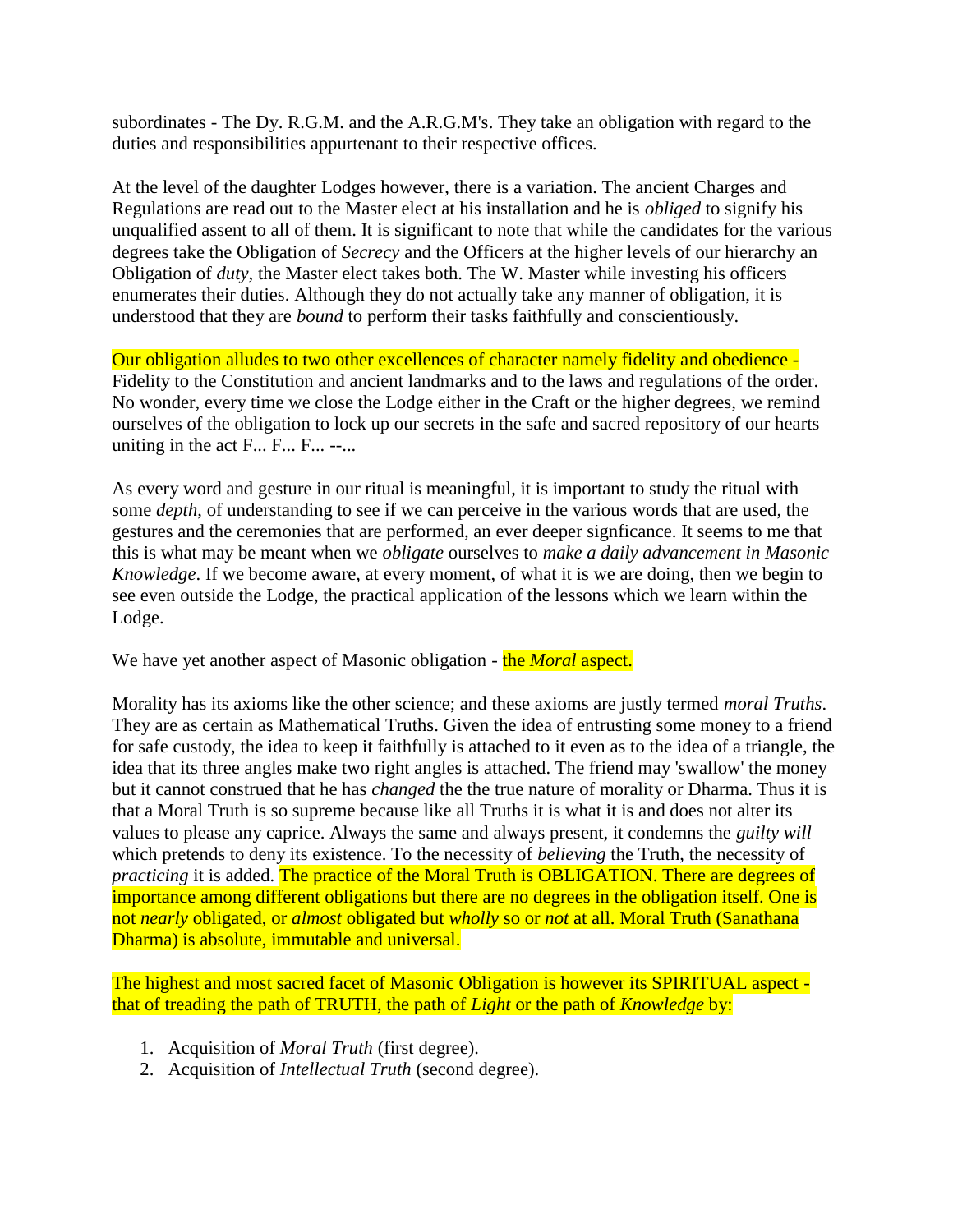- 3. *Reflection* on the "most interesting of all human studies" the "knowledge of yourself." (third degree) and
- 4. *Introspection* ("digging" and "descending" into one's own self) and acquisition of Divine knowledge and coming face to face with the Godhead and becoming a Godman (H.R.A. Degree).

This is the course of action a True Freemason is *bound* to take by the force of his *conscience*.

Broadly speaking, all the above are expressed or overt obligations as indicated in the rituals of the various degrees in Freemasonry.

When we assume an *expressed* obligation. we also take in a host of IMPLIED obligations. The word 'implied' derives its importance and significance from the legal doctrine of "implied powers."

They form a separate but no less important a place and are evolved from our expressed obligations. Their number is vast but limited by the reflections of the brother enumerating them.

To begin with a man upon becoming a Mason should THINK and ACT Masonically. He must remember that he has FAITH in GOD, that he owes his allegiance to his country, that he must master himself by learning to control his anger, his strengths and weaknesses. Such thoughts should motivate him to lead a clean and virtuous life making the Tenets and Principles of Freemasonry the guiding factors in all his transactions with the outer world.

A second implied obligation is ATTENDANCE. Attendance at Masonic meeting is more than a privilege; it is an implied *obligation* of membership. One of the Ancient Charges regarding attendance is specifically printed on the summonses issued by all Lodges. If one voluntarily assumes the opportunities of fellowship, one is literally *obligated*, by implication, to share one's personal charm, wisdom and presence with one's brethren. By his attendance he converts his presence into action and Social Interaction. Action on his part must become an integral phase of his attendance lest these virtues be perverted into apathy and absence.

Masonry provides many opportunities to its members for reflective considerations. The moral and spiritual symbolism of our rituals is unparalleled and patiently awaits our study. Through such reflection will come SELF-DISCIPLINE - discipline in attire, punctuality, prompt payment of dues, behavior in the Temple and the Ante-room, observance of proper etiquette in all Masonic duties, sobriety at the festive board and temperance in speech etc. The panorama of SYMBOLISM is so inviting that once a brother opens the door to this wonderful aspect of Masonry, he is incredibly intrigued and becomes a compulsive student. Try!

Unfortunately many of us regard Obligation as a duty, a dreaded drudgery, a burden which soon becomes oppressive. But we should regard the word as synonymous with OPPORTUNITY. Having assumed an obligation expressed or implied, you should consider it a challenge, an invitation – literally an opportunity which might have escaped you, but which now has assumed the importance which demands recognition in terms of specific achievement. The OPPORTUNITY should be a reminder to help those less fortunate than yourself, to correct some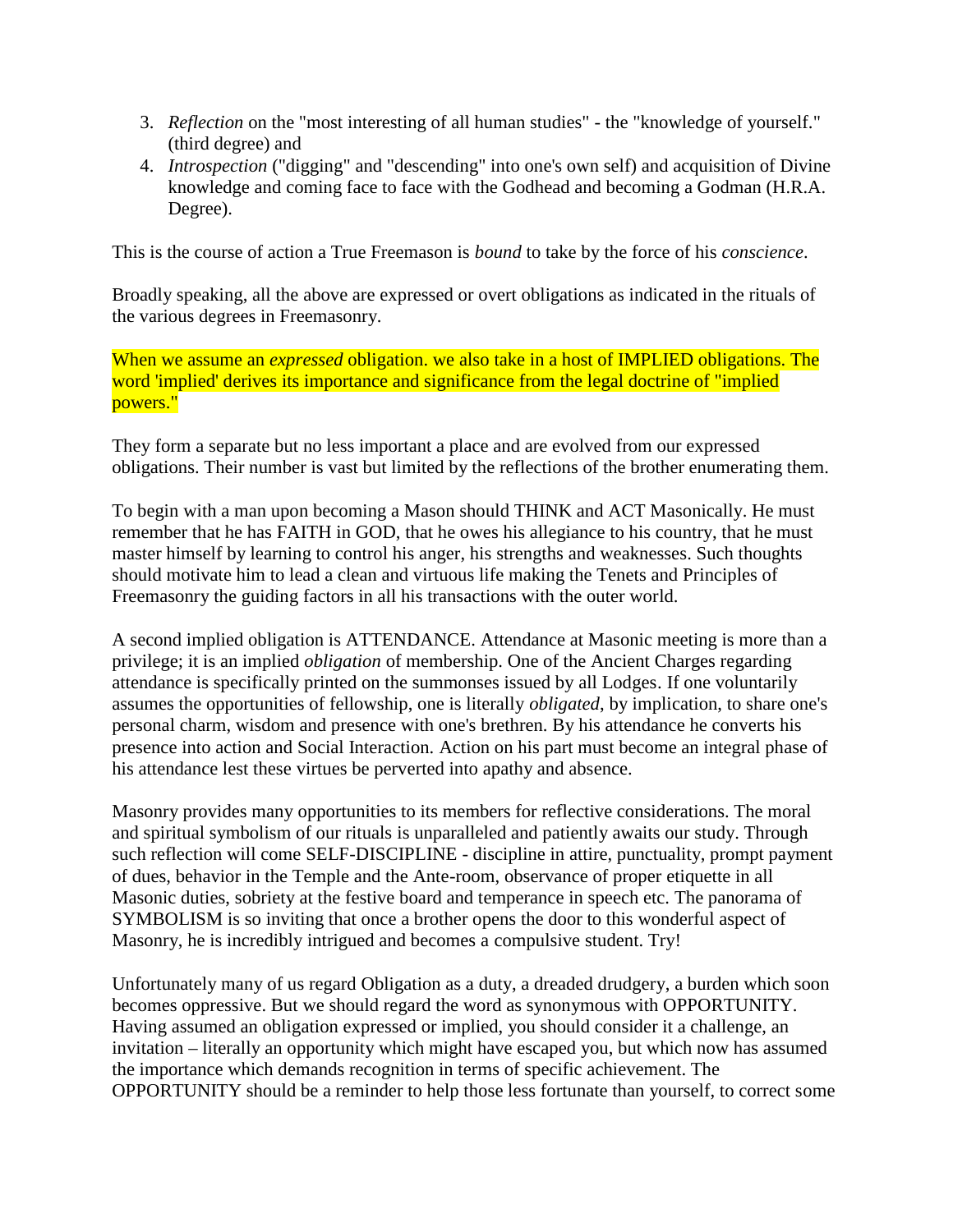faults in yourself which irritate others or to improve yourself by broadening your horizon through study and self-improvement. OBLIGATIONS and OPPORTUNITIES come in many varied forms. For the benefit of *your family* and loved ones, you owe them an *obligation* of keeping yourself mentally, physically, socially and spiritually fit – clean and healthy! For the benefit of *your Lodge* – you owe some measure of overt support in all is purposeful and laudable activities and for the benefit of *Masonry* you have the OBLIGATION and OPPORTUNITY to create a favorable image in order that the world may know that upon becoming a Mason, *you* have become a *better* man.

The Ancient and Arabic Order of the Nobles of the Mystic Shrine - an organization which has grown out of Masonry though not strictly and directly related to it ritualistically - are the first to admit that true *Nobility* of *character* can and should be developed by us, (the Blue Lodge Masons). They believe that all Masons who have reached a measure of NOBILITY are entitled to join their Order.

INTEGRITY for us is a close relative of Nobility. It is that virtue which comes from an honest pursuit of IDEALISM through a determined programmer of IMPROVEMENT. In other words if we set for ourselves an objective which is idealistic and which we strive for, by improving ourselves every day in every way, we are *bound* to develop that outstanding trait of impeccable INTEGRITY. I have heard some men, upon applying for membership in our Order, admit they were impressed by the integrity of some of their friends and business associates, who happened to be Masons. Obviously this bespeaks the value of our lessons so beautifully expressed in our ritual. As such, **INTEGRITY** ought to rank high in the list of Implied obligations.

The Masonic lapel button worn on the coat collar is neither a decoration nor an exhibit. It carries with it a most profound *obligation*. Every Freemason has a dual role in life; he is an individual and a Mason. He has in his trust the honor and reputation of the Fraternity. The wearing of the button carries with it those qualities of honor, integrity and stability of Moral and Spiritual character the Fraternity expects of him in all his dealing with the community around him and the outer world.

Another implied obligation is **PARTICIPATION**. We owe it to ourselves to take active part in any organization we join. There is nothing more deadening - more personally demolishing than sitting idly on be sidelines, watching others doing the work of the Organization. This is true whether that organization is our Lodge or a Social Service Club. Let us not cheat ourselves out of a pleasant and highly rewarding experience of PARTICIPATION.

RESPONSIBILITY is still another implied obligation. We as True Masons should exercise sound and acceptable judgment in all our actions and should be willing to be held accountable for all such actions. This obligation imposes a very weighty load upon all of us because it should impress us with the fact that we reflect Masonry to the public. If we are responsible citizens, responsible workers and responsible elements in our communities, we cannot help but raise the standards of Freemasonry wherever we are.

Two more obligations which, as good citizens we should be at the forefront to assume are **INITIATIVE and INVOLVEMENT**. In these days when the common man is silent and apathetic